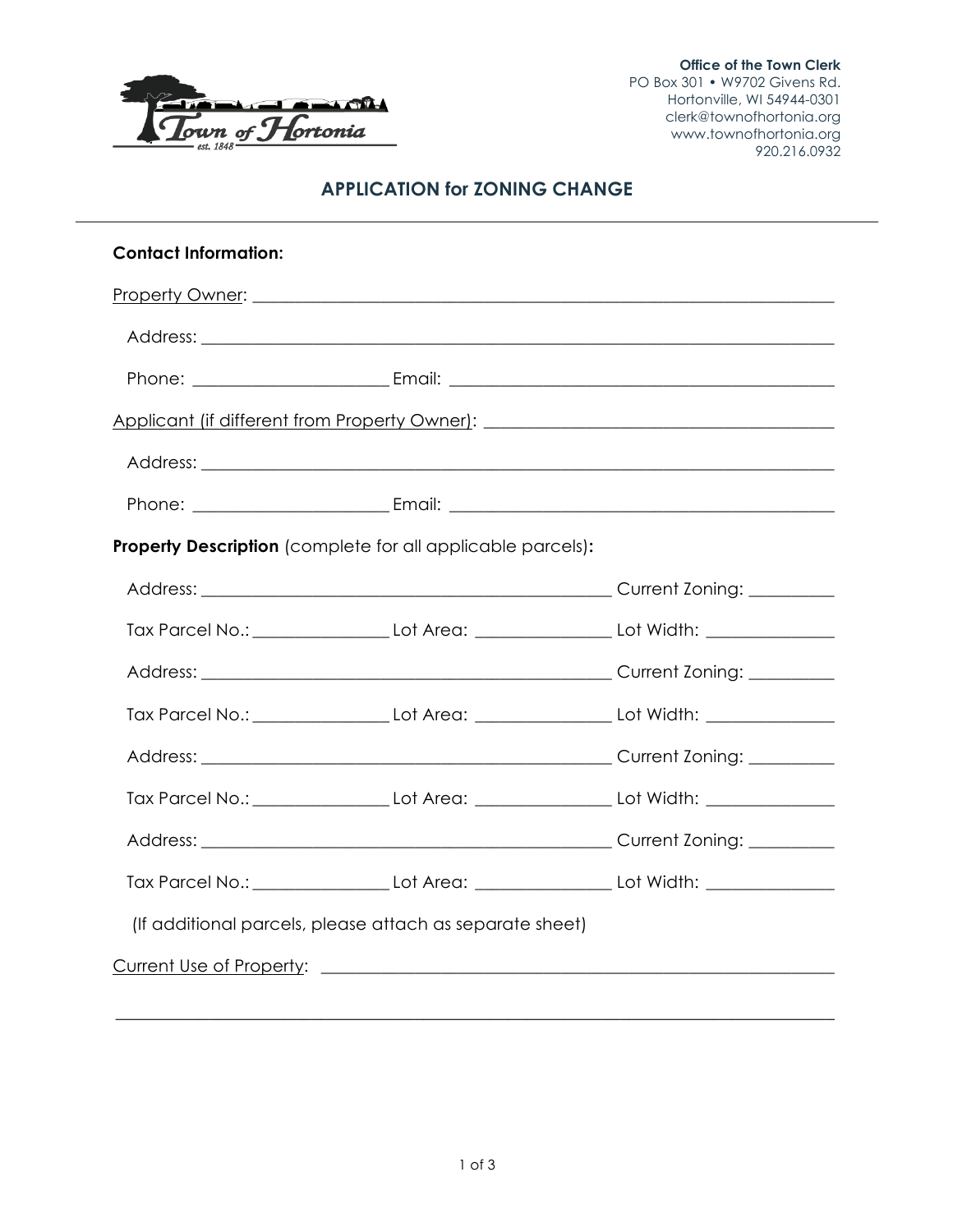#### Proposed Use of Property: \_\_\_\_\_\_\_\_\_\_\_\_\_\_\_\_\_\_\_\_\_\_\_\_\_\_\_\_\_\_\_\_\_\_\_\_\_\_\_\_\_\_\_\_\_\_\_\_\_\_\_\_\_\_\_\_\_\_

| Proposed Zoning:   |                    |
|--------------------|--------------------|
| A-1 District       | <b>TR District</b> |
| A-2 District       | <b>MH District</b> |
| <b>RE</b> District | C-1 District       |
| R-1 District       | I-1 District       |

#### **Comprehensive Plan:**

The Town of Hortonia Comprehensive Plan Future Land Use Map classifies the parcel(s) in question as:

 $\mathcal{L}_\text{max}$  and  $\mathcal{L}_\text{max}$  and  $\mathcal{L}_\text{max}$  and  $\mathcal{L}_\text{max}$  and  $\mathcal{L}_\text{max}$  and  $\mathcal{L}_\text{max}$ 

## **Application Checklist**:

The purpose of the Application Checklist is to ensure a complete submittal has been prepared and to expedite the review process. Please complete the checklist in full by using one of the following symbol codes.

\_\_\_\_\_\_\_\_\_\_\_\_\_\_\_\_\_\_\_\_\_\_\_\_\_\_\_\_\_\_\_\_\_\_\_\_\_\_\_\_\_\_\_\_\_\_\_\_\_\_\_\_\_\_\_\_\_\_\_\_\_\_\_\_\_\_\_\_\_\_\_\_\_\_\_

✓ Included with Application ! Not Included with Application

| Code | <b>Zoning Change Application Submittal Requirements</b>                                                                                                                                                                                                                                                      |
|------|--------------------------------------------------------------------------------------------------------------------------------------------------------------------------------------------------------------------------------------------------------------------------------------------------------------|
|      | Plot Plan drawn to a scale of one inch equals 100 feet showing the area<br>proposed to be rezoned, its location, its dimensions, the location and<br>classification of adjacent Zoning Districts, and the location and existing use of all<br>properties within 200 feet of the area proposed to be rezoned. |
|      | Owners Names and Addresses of all properties lying within 200 ft. of the area<br>proposed to be rezoned.                                                                                                                                                                                                     |

#### **Additional Information:**

Additional plans and data may be required when determined by the Zoning Administrator, Plan Commission, or Town Board to be necessary in order to complete a thorough and efficient review. Certain submission requirements may be waived when determined to be superfluous. Additional information, if applicable, shall be included as an attachment to the Application.